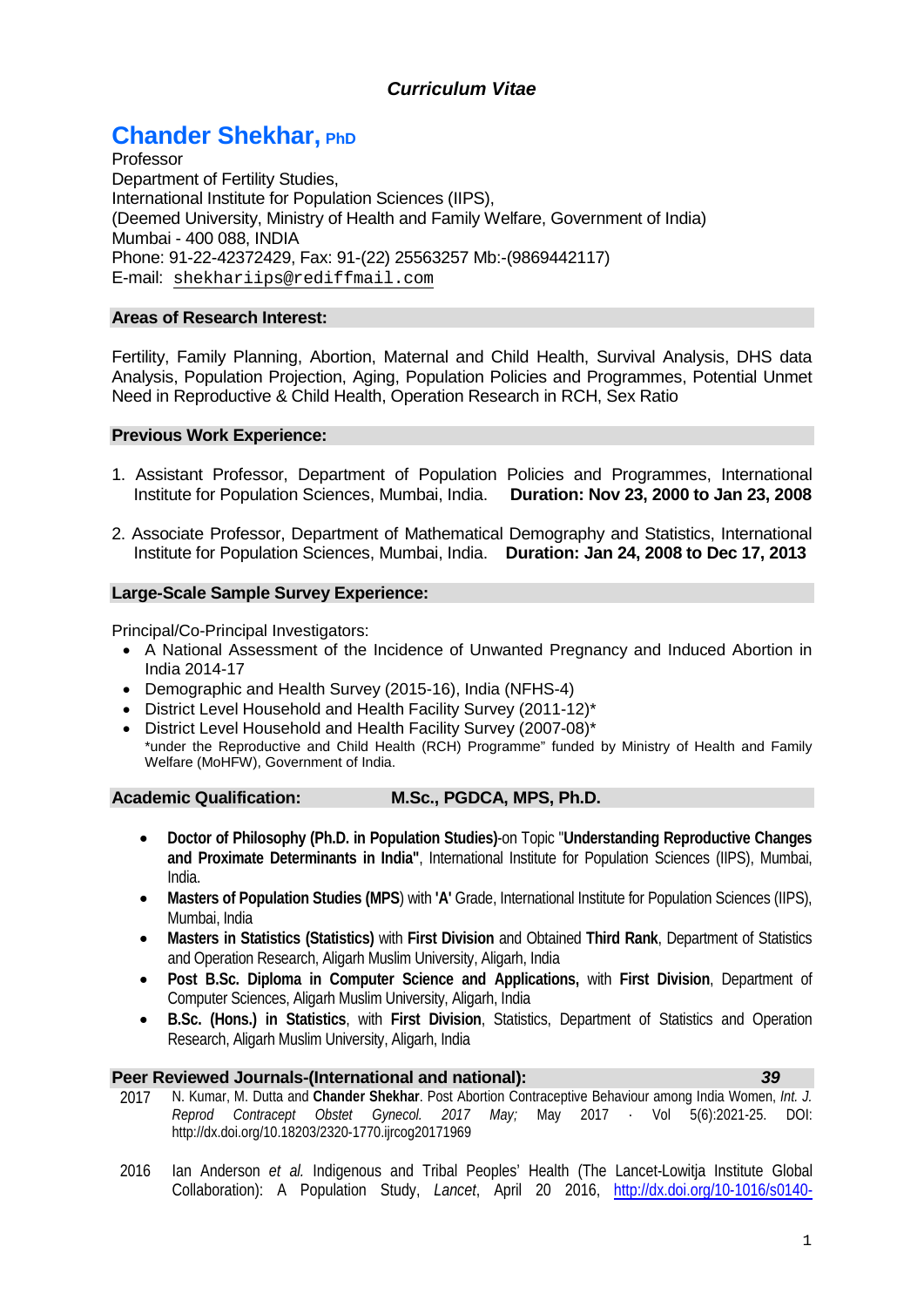[6736\(16\)00345-7](http://dx.doi.org/10-1016/s0140-6736(16)00345-7)

- 2016 Jeetendra Yadav and **Chander Shekhar**. Exploring Potential Linkages between Migration, Lifestyle and Mental Health: A Study of Delhi Slum Migrants, *Demography India,* Vol. 43, No. 1 & 2, pp 131-145.
- 2016 H. Lhungdim, B. Pawan, **Chander Shekhar**, D. W. Bansod, Manoj Alagarajan, and Blake Zachary. Substantial Increase in Access to an Improved Household Environment in 17 Indian States/UTs Surveyed in Phase 1, NFHS-4 (2015-16), *Demography India,* Vol. 43, No. 1 & 2, pp. 9-16.
- 2016 B. Pawan, Dhananjay W. Bansod, SK Singh, **Chander Shekhar**, A. Singh, S Pedgaonkar, and F. Arnold. Maternal Health in India: Evidence from First Phase States/UTs of NFHS-4, *Demography India*, Vol. 43 No. 1 & 2. pp. 17-29.
- 2016 **Chander Shekhar,** M.R Pradhan, B. Paswan, H Lhungdim, M. Alagarajan, F. Arnold. Level of Total Fertility Rate, Contraceptive Use and Unmet Need: An Assessment from States/UTs in Phase I, NFHS-4 (2015-16), *Demography India,* Vol. 43 No. No. 1 &2 (2014), pp 53-61.
- 2016 F. Ram, B. Paswan, SK Singh, H Lhungdim, **Chander Shekhar**, Abhishek Singh, Dhananjay W Bansod, Manoj Alagarajan, LK Dwivedi, S Pedglaonkar, M.R Pradhan, F. Arnold, and Blake Zachary. *Demographic and Health Trends in India* (2005/06-2015-16) Results from Phase 1 of NFHS-4. *Economic & Political Weekly*, APRIL 2 Vol. LI No 14.
- 2016 R. Mishra, **Chander Shekhar** and Jitendra Gouda. Abuse Against Elderly Windows in India and Selected States: An Exploration from BKPAI Survey. Indian Journal of Gerontology, Vol. 30, No.2, pp 169-184.
- 2016 Brajesh, Mukesh Rajan, Nagdeve DA, **Chander Shekhar**. Determinants and Differentials of Postpartum Amenorrhea Associated with Breastfeeding among Women in Bihar, India, *Int. J. Reprod. Contracept Obstet Gynecol.* Jan: 5(1):154-165.
- 2016 Bhandarkar, P., Patil Priti, **Shekhar Chander**, Kamat Nandan. Prevalence of Osteoarthritis Knee: Four Year Study based on Digital Records of Comprehensive Healthcare Setup at Mumbai-India*, Int. J. of Community Med Public Health*, 2016 May:3(5):1049-1053.
- 2015 Jitendra Gauda and **Chander Shekhar**. Obesity and Productive Health Outcomes among Women in India, *Social Science Spectrum*, Vol 1, No.3, September 2015, pp 206-220.
- 2015 Mili Dutta, **Chander Shekhar**, and Lokender Prashad. Level, Trend and Correlates of Mistimes and Unwanted Pregnancies among Currently Pregnant Ever Married Women in India, *PloS ONE* 10(12): DOI:10.1371/Joournal.pone.0144400.
- 2015 Asabe Inbrahim, Sushama Tripathi, Alok Kumar and **Chander Shekhar**. Examining Three Domain of Women's Empowerment in Two Culturally Diverse Populations, IOSR, *Journal of Humanities and Social Sciences*, Vol. 20 (7), pp 110-123.
- 2015 Asabe Ibrahim, Sushma Tripathi, Alok Kumar, **Chander Shekhar**. The Influences of Women's Empowerment on Reproductive Health Outcomes: A comparative Study in Nigeria and Uttar Pradesh States (India), *Journal of Medical Science and Clinical Research*, Vol 30 (03). Pp 4742-4760.
- 2015 Sanjit Sarkar and **Chander Shekhar**. Childhood Illness and Association with Household Food Security: Evidence from Cross-sectional Study, *IER Journal of Health and Demography*, Vol 1. (1), pp 1-10.
- 2015 Ramu Rawat, Jitendra Gouda and **Chander Shekhar**. Smokeless Tobacco Use among Adult Males in India and selected States: Assessment of Education and Occupation Linkages, *Journal of Human Behavior in the Social Environment*, Vol. 26 (2), pp236-246.
- 2014 F. Ram, **Chander Shekhar** and Biswabandita Chowdhury. Use of Traditional Contraceptive Methods in India and Its Socio-demographic Determinants, *Indian Journal of Medical Research,* 140, November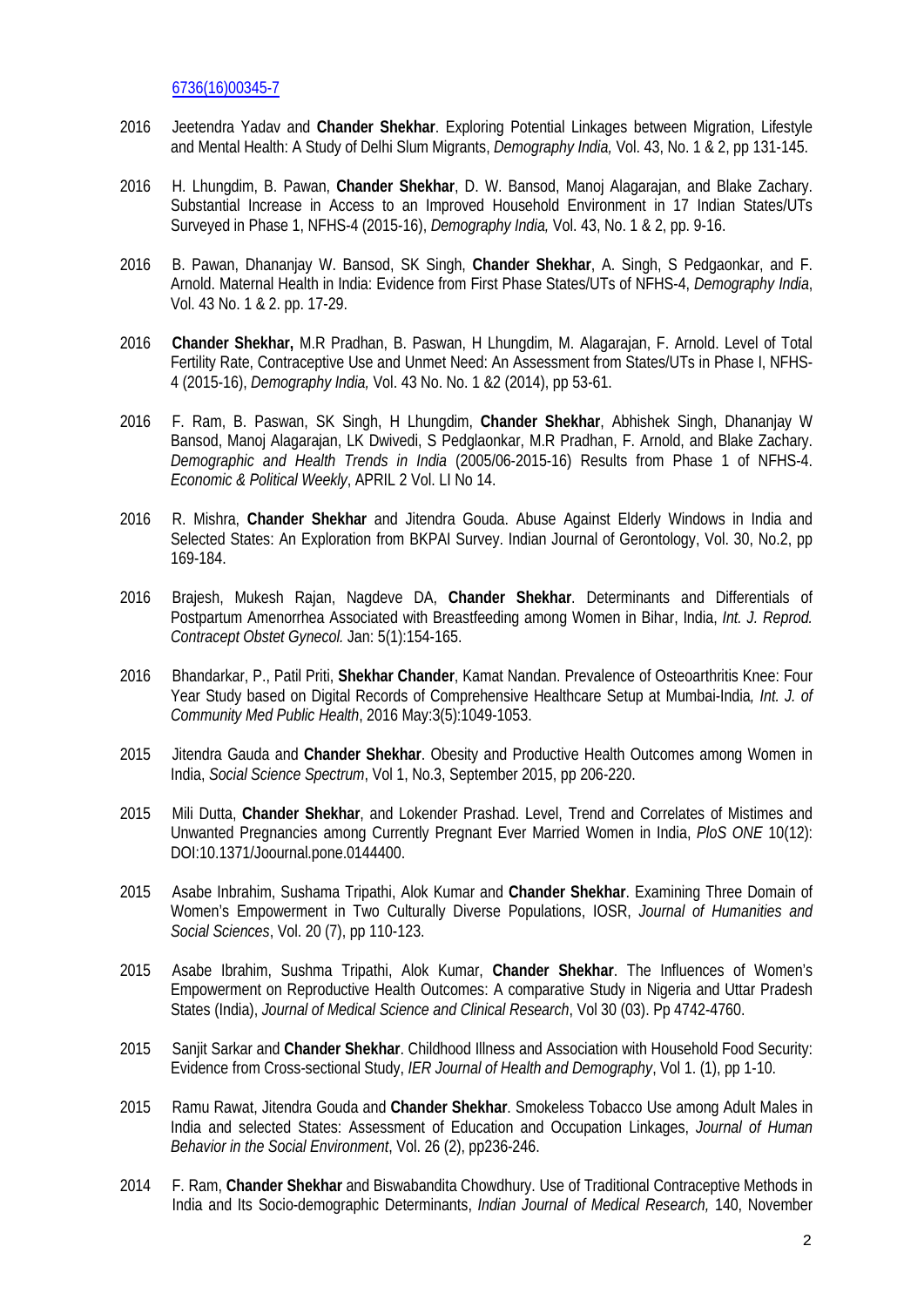(Suppl.) 2014, pp 137-148.

- 2014 Kumar, A., **Chander Shekhar**, Josi N., R Sehgal, A. Kriplani. Neo-Natal Mortality in Uttar Pradesh: Socioeconomic and Health Care Determinants. *International Journal of Humanities & Social Studies*, Vol. 2 (9), pp 188-195.
- 2013 Das, K.C., **Chander Shekhar** and Nguyen Thi Ngoc Lan. Proximate Determinants and Their Influence on Fertility Reduction in Vietnam, *Asia-Pacific Population Journal*, Vol. 28, No.2, pp 5-26.
- 2013 **Shekhar, Chander** and Diwakar Yadav. Childhood Immunization: Coverage and Drop-out in Uttar Pradesh, *Regional Health Forum, WHO SEARO*, New Delhi. (Accepted for the next issues).
- 2012 Sarkar**,** S., **Chander Shekhar** and K. Mondal. Living Arrangement and Health Well Being among Elderly Women in India, *Middle East Journal of Age and Ageing*, Vol.9, No.5, pp: 29-36.
- 2011 Arokiasamy P., **Chander Shekhar,** K. Srinivasan, Srinivas Goli. Family Welfare Programme in India: Expenditure Vs Performance, *Economic Political Weekly*, Vol. XLVI No 43, pp: 127-134.
- 2010 **Shekhar, Chander** and B. Paswan. Awareness and Utilization of Different Old Age Welfare Schemes among Rural Elderly: A District Case Study of Uttar Pradesh, in "Ageing and Some Emerging Issues: Profile, Trends and Policy Perspectives" by Yadav, K.N.S. and Kumar A. (eds.), Manak Publications Pvt. Ltd. New Delhi, pp: 432-450.
- 2010 **Shekhar, Chander**, T. V. Sekher and Alina Sulaimanova. Role of Induced Abortion in Attaining Reproductive Goals in Kyrgyzstan: A Study Based on KRDHS-1997, *[Journal of Biosocial Science](http://journals.cambridge.org/action/displayJournal?jid=JBS)*, [Vol.](http://journals.cambridge.org/action/displayJournal?jid=JBS&volumeId=42&bVolume=y#loc42)  [42,](http://journals.cambridge.org/action/displayJournal?jid=JBS&volumeId=42&bVolume=y#loc42) No.4, pp 477-492.
- 2009 Srinivasan,K., P. Arokiasamy and **Chander Shekhar.** Extent of Wastage of Condoms in Public Supply and Distribution: An Empirical Study, *Demography India*, Vol. 38, No.1, pp: 1-16.
- 2009 **Shekhar, Chander** and Preeti. Active Life and Transition in Self-rated Health Status among Maxican Elderly, *Demography India*, Vol. 38, No.1, pp: 67-84.
- 2008 **Shekhar, Chander** Married Adolescents in Madhya Pradesh: Issues and Suggestions, *Journal of Family Welfare,* Vol.54, No 2, pp: 15-24
- 2008 Thukral, Mohit and **Chander Shekhar**. Role of Aganwadi Centers in Improving the Status of Full Immunization in Madhya Pradesh, *Indian Journal of Preventive and Social Medicine,* Vol. 39 No 1-2, pp: 91-95.
- 2007 **Shekhar, Chander** Ward-wise Population Projection of Greater Mumbai: A Different Methodological Approach. Janasamkhya. Vol XXIV & XXV, 2006-07, pp 59-72.
- 2007 Srinivasan, K., **Chander Shekhar,** P. Arokiasamy. Reviewing Reproductive and Child Health Programmes in India, *Economic and Political Weekly*, Vol. XLII (27-28), pp: 2931-39.
- 2006 **Shekhar, Chander** and F. Ram. Timing to Initiate Contraceptive Use and Its Overlap with Postpartum Insusceptibility, *Demography India,* Vol. 35, No. 1, pp: 111-128.
- 2006 **Shekhar, Chander,** L.K. Dwivedi and F. Ram. Fertility Goals and Regulation in North-eastern States of India: An Application of Supply-Demand Framework, *Journal of Empirical Research in Social Sciences (JERSS),* Vol. 1 No. 2, pp:12-33.
- 2006 Chakraborty, S. and **Chander Shekhar.** Adjustment in the Total Fertility Rate in the Context of India, *The Journal of Family Welfare*, Vol. 52, No. 1, pp:7-17.
- 2005 Chakraborty Sandip and **Chander Shekhar**. Childbearing Behaviour in India, *Indian Journal of Population Education,* No 30, pp 3-11.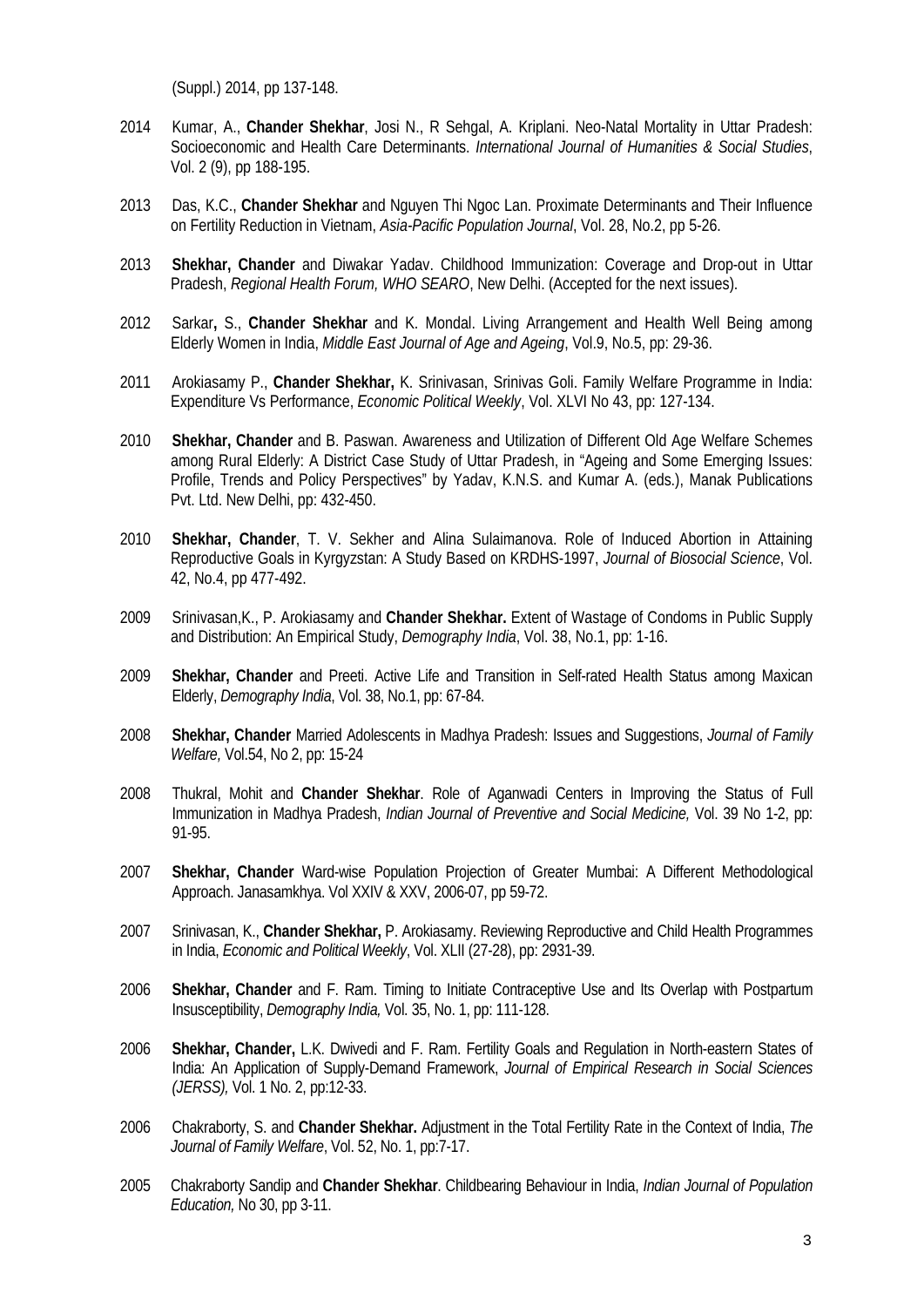- 2004 Sayeed U., **Chander Shekhar** and T.K. Roy. Husband-Wife Agreement on Fertility Goals: A Study of Three Selected Districts from Bihar and Uttar Pradesh, in *Population, Health and Development in India: Changing Perspectives* by Roy *et al*.(eds.), Rawat Publications, Jaipur, pp:157-178.
- 2003 **Shekhar, Chander** and F. Ram. Declining Juvenile Sex Ration in India: Theoretical Investigations, *Turkish Journal of Population Studies*, Vol. 25, pp. 97-109.
- 2003 **Shekhar, Chander** and F. Ram. Adjustment of Tempo and Quantum Effects towards Error Free Total Fertility Rate: A Review of Effort and Critiques (Part II), *IIPS Newsletters*, Vol. 44, Numbers 3-4.
- 2003 **Shekhar**, **Chander** and F. Ram. Adjustment of Tempo and Quantum Effects towards Error Free Total Fertility Rate: A Review of Effort and Critiques (Part I), *IIPS Newsletters*, Vol. 44, Numbers 1-2.
- 2002 F. Ram and **Chander Shekhar**. Reproductive Intentions and their Implications for Policy in India, *IIPS Newsletter*, Vol. 43, No 1-2.

#### **Research Briefs, Reports, Monographs and Proceedings of Conferences (28)**

- 2014 Mondal, K., **Chander Shekhar,** S. Sarkar and S. Chakroborty. Adolescent Fertility in India: Levels, Trends and Pattern and Programme Needs for Reducing it. *Proceeding of Conference on Millennium Development Goals Related to Reproductive Health: Status, Challenges and Future Direction*, Balaiah D. and Chander Puri (eds.), Mahatma Gandhi Mission, pp 83-100.
- 2013 Kumar, D. and **Chander Shekhar**. Does Child Loss at Initial Phase of Reproduction Affect Fertility Behaviour Among Women in Uttar Pradesh, Proceedings of the VI International Symposium on Optimization and Statistics by A.H. Khan and H. Athor (eds.), Dept. of Statistics & Operation Research, AMU, Aligarh.
- 2012 **Shekhar, Chander,** F. Ram, L. Ladusingh, KM Ponnapalli, KM Sathayanarayana, M. Mahamallik, S. Kumar, RB Upadhyaya, and S. Unisa. *Use of Data for Planning and Monitoring of Development Programmes*, A Training Manual for District Level Officials in India, IIPS, Mumbai and UNFPA, New Delhi.
- 2012 Sarkar, S. and **Chander Shekhar** Problems of Women Infertility and Treatment Seeking Behaviour in India, in the *Proceedings of South Asian Conference on Reproductive Morbidity and Treatment Seeking Behaviour in India,* IDS, Kolkata.
- 2012 Mondal, K. and **Chander Shekhar**. Impact of Maternal Characteristics and Health Services on Neonatal Mortality in Madhya Pradesh, published in *Mortality, Health and Development India 2011* edited by A. Ranjan, MLC Foundation,129-142.
- 2012 Mondal, N., **Chander Shekhar** and D.A. Nagdeve. Changing Role of Female Education on Fertility Decline in India. published in *Mortality, Health and Development India 2011* edited by A. Ranjan, MLC Foundation, 223-242.
- 2011 Arokiasamy, P., **Chander Shekhar** and K. Srinivasan. Integration of Family Planning Programme Services with Reproductive Health Services: An Evaluation of Inputs, Processes and Impact in three States, IIPS, Mumbai.
- 2011 Paswan, B. and **Chander Shekhar,** Socioeconomic and Health Concerns of Rural Elderly in Uttar Pradesh, Monograph, IIPS, Mumbai.
- 2011 **Shekhar, Chander** and F. Ram. In-depth Analysis of equity Differences in Health Outcomes in Reproductive and Child Health in Six Selected States of India, Policy Brief, Mumbai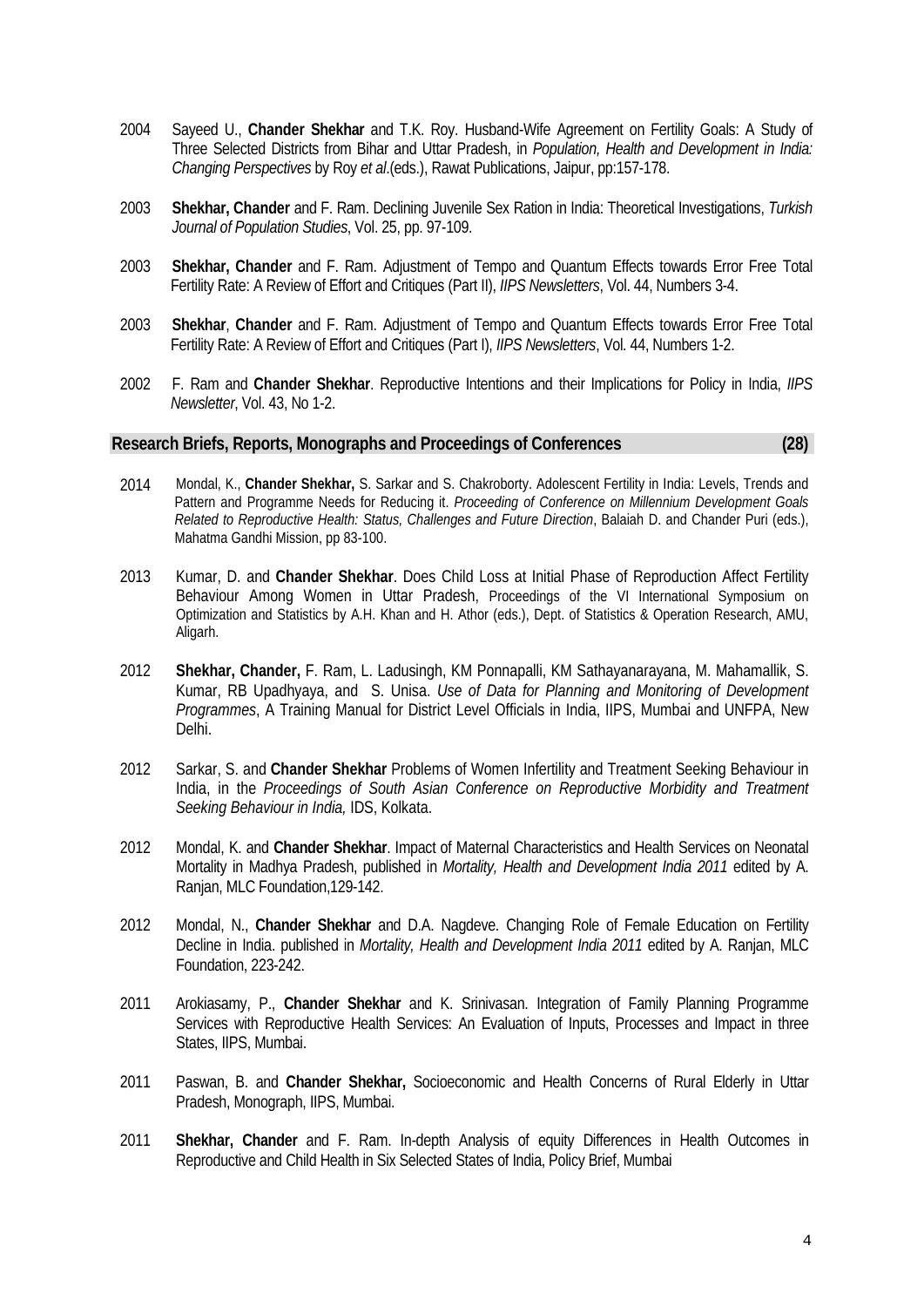- 2011 Ram, F. and **Chander Shekhar**. In-depth Analysis of Equity Differences in Health Outcomes in India: Focusing on Reproductive and Child Health, Policy Brief, IIPS, Mumbai.
- 2011 Ram, F. and **Chander Shekhar**. Equity Differences in Health Outcomes: An In-depth Analysis. IIPS, Mumbai.
- 2011 **Shekhar, Chander** and F. Ram. Indirect Estimation of Fertility and Mortality, A chapter in the Module on "Use of Demographic Data for District Level Officials" jointly developed by IIPS, Mumbai and UNFPA, New Delhi.
- 2010 International Institute for Population Sciences (IIPS). District Level Household and Facility Survey (DLHS-3), 2007-08: (**Written Chapter on Fertility and Family Planning in All the States' Report**). Mumbai: IIPS.
- 2010 Sekhar, T.V., S. Parasuraman and **Chander Shekhar** Health System Decentralization at District Level: A Pilot Study in Maharashtra and Karnataka, IIPS, Mumbai.
- 2010 Ram, F., L. Ladusingh, B. Paswan, S. Unisa, R. Prasad, T.V. Sekher and **Chander Shekhar**, International Institute for Population Sciences (IIPS). District Level Household and Facility Survey (DLHS-3), National Report, 2007-08: India. Mumbai: IIPS.
- 2009 **Shekhar, Chander**, MS Thatte and P. N. Mari Bhatt *Age-Sex Population Projection by Residence and Social Group 2002-2017,* National Commission on Enterprises in Unorganised Sectors, Jawahar Bhavan New Delhi. India.
- 2009 Das, K.C., **Chander Shekhar**, P.N. Mari Bhat. Migration in India: A Census Analysis, IIPS, Mumbai.
- 2008 Kumar, D. and **Chander Shekhar** Does the Child Loss at Initial Phase of Reproduction Affect Fertility Behavior among Women in Uttar Pradesh? Published in *Proceeding VI International Symposium on Optimization and Statistics*, Dec 29-31, 2008 at Aligarh Muslim University (AMU), Aligarh, India
- 2008 Ram, F., U. Ram, **Chander Shekhar** and N. Agarwal. *Strengthening State Plans for Human Development: District Level Vital Statistics*, Published Report, International Institute for Population Sciences, Mumbai (India).
- 2006 **Shekhar, Chander** and F. Ram. *Ranking and Mapping of Districts in India: Based on Some Socioeconomic and Demographic Indicators*, Published Report, International Institute for Population Sciences, Mumbai (India).
- 2005 **Shekhar, Chander** and F. Ram. *National Report on Evaluation of Functioning of Urban Health Posts and Urban Family Welfare Centres in India*, Published Report, International Institute for Population Sciences, Mumbai (India).
- 2005 Ram, F., **Chander Shekhar** and SK Mohanty. Human Development: Strengthening District Level Vital Statistics in India, Published Report, International Institute for Population Sciences, Mumbai (India).
- 2005 Khan, M.E., F. Ram, Jim Foreit, **Chander Shekhar**, Sohini Roychowdhury. Developing Regional Operation Research Training Capacity in South Asia. Population Council Frontiers, New Delhi.
- 2005 Sebastian, Mary P., S. Kumar, M.E. Khan, **Chander Shekhar** and N.K. Gupta 2005. Studying the Utilization of Emergency Contraceptive Services through Paramedics in India. *Research Update* No. 5, September 2005. New Delhi: Population Council/FRONTIERS.
- 2004 **Shekhar, Chander,** S. Niranjan and Abhishek Singh. Computer Application to Population Data MPS-11, *Compute Application: Concept and Demographic Packages,* Fourth Edition, Department of Extra Mural Studies, International Institute for Population Sciences, Mumbai.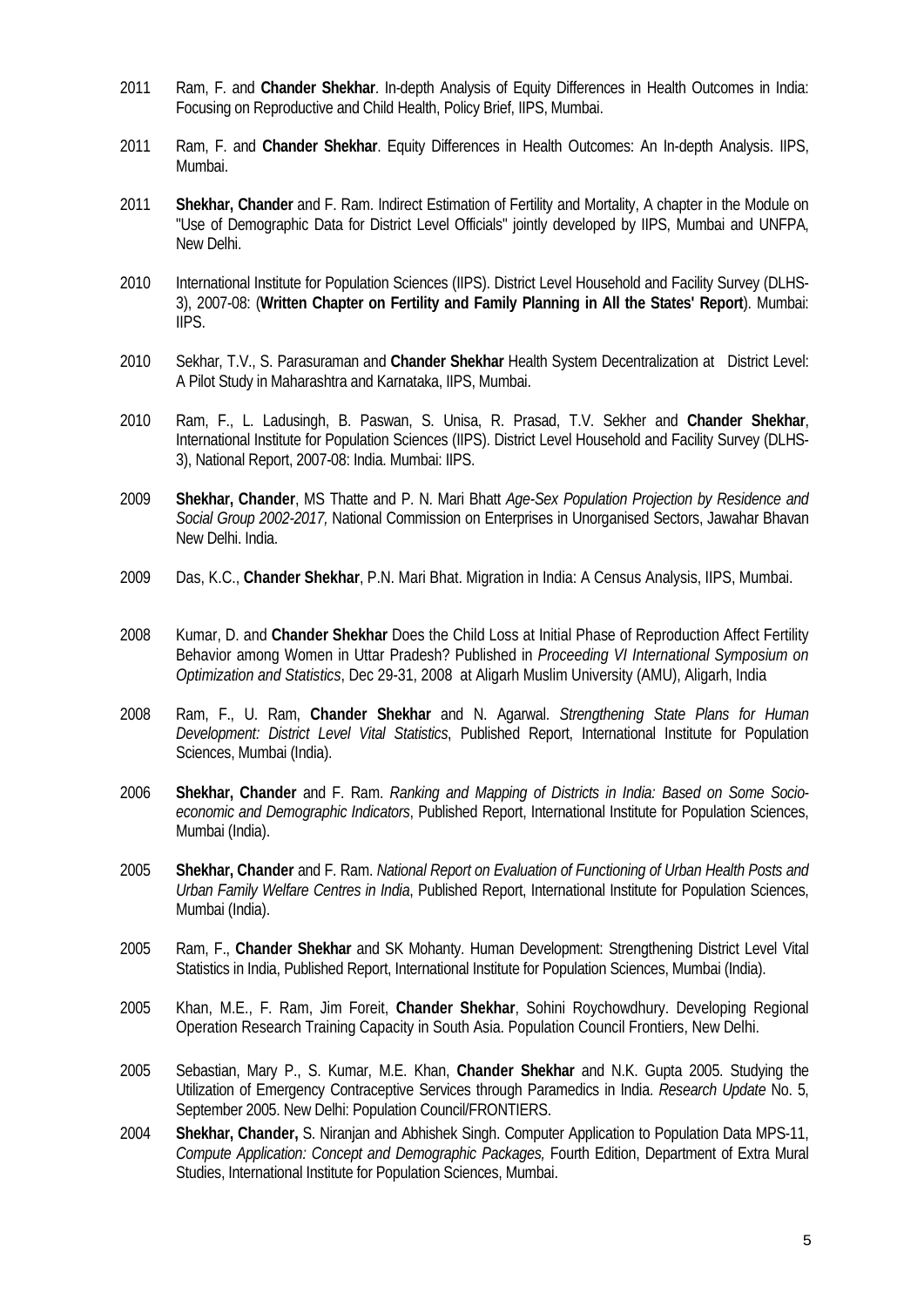- 2004 Paswan, B., R.B. Bhagat and **Chander Shekhar**. Population Policies and Programmes, MPS-09, Block-1, *Population Policy, Programme Management and Evaluation*, Fourth Edition, Department of Extra Mural Studies, International Institute for Population Sciences, Mumbai.
- 2004 Paswan, B., R.B. Bhagat and **Chander Shekhar**. Population Policies and Programmes, MPS-09, Block-1, *Population Policy, Programme Management and Evaluation*, Fourth Edition, Department of Extra Mural Studies, International Institute for Population Sciences, Mumbai.
- 2003 **Shekhar, Chander** and A. Chattopadhyay**.** Research Design, MPS-10, Block-2, Research Method, Fourth Edition, Department of Extra Mural Studies, International Institute for Population Sciences, Mumbai.

#### **Unpublished Research Papers Presented in Seminars/Conferences (India/Abroad): (27)**

- 2017 **Chander Shekhar**, Garima Dutta, M Alagarajan, A. Moore and S Singh, Gestation Age, Source and Reasons for Seeking Induced Abortion in India : Evidences from Large-Scale Sample Survey 2007-08 and 2012-13, paper presented in Population Association of America Meeting 26-29 April, Chicago, USA.
- 2015 Chander Shekhar et al. Fertility Preferences in India. Presented in 3rd Asian Population Association Coference, 27-31 July 2015, Kulalalumpur, Malaysia.
- 2013 **Chander Shekhar** and Diwakar Yadav**,** Impact Evaluation of Maternal-Child Health and Family Planning Services Utilization in Rural Uttar Pradesh (India), Presented in XXVI IUSSP International Population Conference, 26-31 August 2013. Busan, Korea.
- 2013 **Chander Shekhar**, Garima Dutta and S. Pedgaonkar. Public Health Infrastructure in Rural Madhya Pradesh: A Situation Analysis in View of Emerging Health Care Reforms in India presented at the National Seminar on Population, Health and Environment at the Indian Institute of Forest Management (IIFM), Bhopal, India 21-23 Mar 2013.
- 2013 **Chander Shekhar** and F. Ram. Demographic Health Data Quality and Its Reporting System in Historical and Contemporary Perspectives in India, Histotsubashi University, Tokyo, Japan 12 Mar 2013.
- 2012 **Chander Shekhar** and Navneet Saini. To Achieve the Millennium Development Goal of Reducing Malnutrition among Children under Five Years: India Needs Improved Family Welfare Services, 22-23 Dec 2012 in the International Conference on Development and Prosperity Through Young Minds, Bhopal, India.
- 2012 Gupta, P. and **Chander Shekhar**. Sex Ratio at Birth and its association with Women's Education in Six South Asian Countries: A Comparative Analysis using DHS Datasets, presentation in the 2nd Asian Population Studies (APA) Conference scheduled during 26-29 Aug, 2012 Bangkok, Thailand.
- 2012 Modal, K., **Chander Shekhar**, S. Sarkar and S. Chakraborty. Adolescent Fertility in India: Levels Trends, and Programme Needs, presented in the International Conference on Millennium Development Goals Related to Reproductive Health: Status, Challenges and Future Directions. held during 18-21 March, 2012, Mumbai.
- 2012 Gupta, P. and **Chander Shekhar**. Prevalence of Diarrhoea and ARIs and its Association with Quality of Water and Sanitation in District of India, presented in the International Conference on Millennium Development Goals Related to Reproductive Health: Status, Challenges and Future Directions. held during 18-21 March, 2012, Mumbai.
- 2011 **Shekhar, Chander,** F. Ram, Robert Retherford and A. Kumar. Analysis of Parity Progression ratios and Estimated Fertility Rates of Indian Women: A Multivariate Approach using NFHS (1992-93) and NFHS (2005-06), presented in XXXIII IASP annual meeting held during Nov 11-13, 2011, at Lucknow, India
- 2011 **Shekhar, Chander** and Namrata Mondal *Is Recent Fertility Decline in India Poverty Induced?*  presented in the meeting of Population Association of America held during March 30-April 2,2011,at the Marriot Wardman Park Hotel, Washington USA.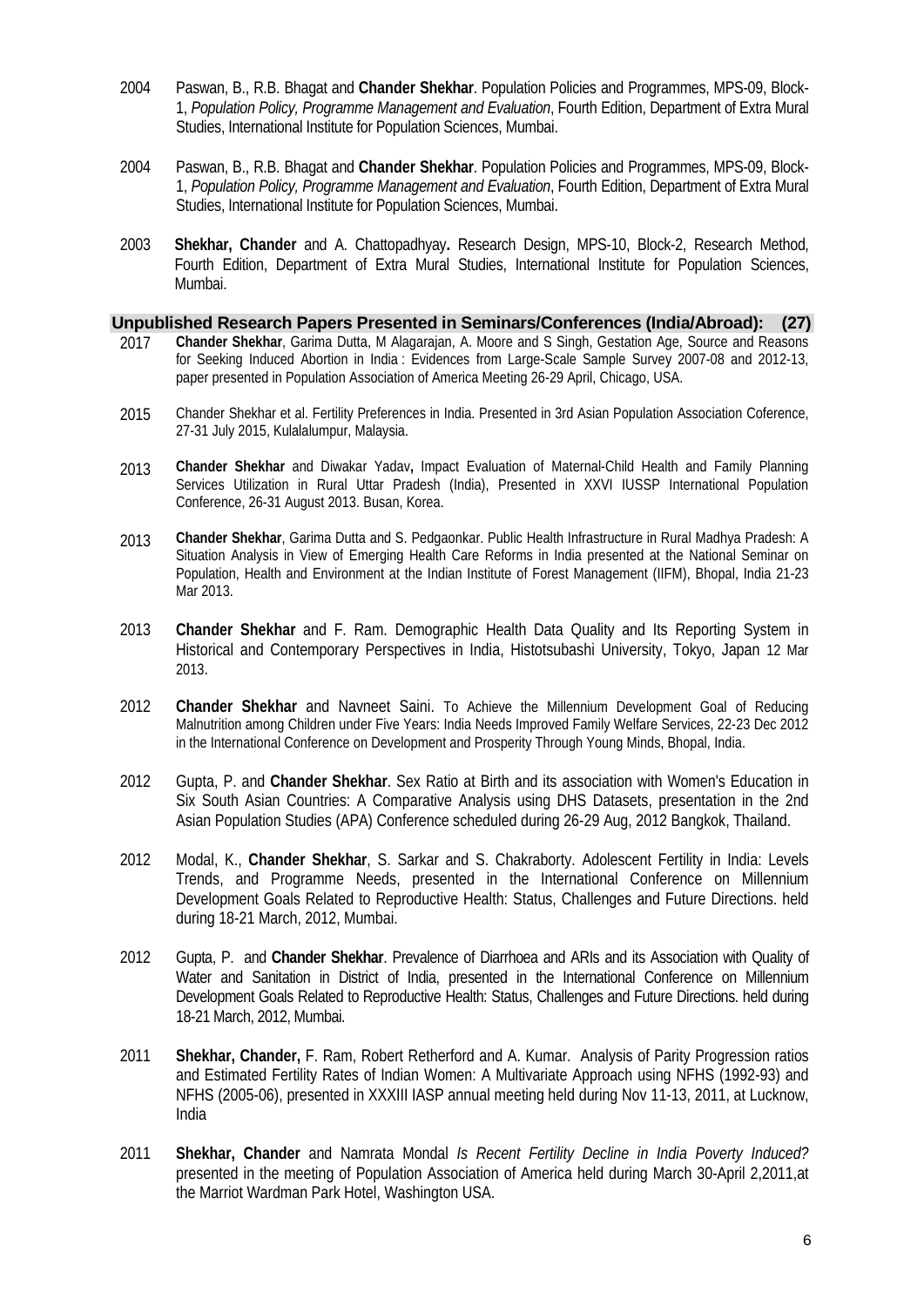- 2012 Singh, M. N. and **Shekhar, Chander** Household Environment and its influence on Child Health in Urban Poor of India, presented during World Water Weeks, Aug 21-27, 2011 SIWI, Stockholm, Sweden.
- 2011 Ntshebe O., Chander Shekhar, and U. Ram 2012. A Comparative Analysis of Infant and Under-five Mortality in Botswana and India: Difference in Wealth Status, Paper presented in the National Seminar on 'Development and Population Stabilization in EAG States in India' held at Jaipur, Mumbai, Apr 4-6, 2011.
- 2011 Mondal**,** N.**, Shekhar Chander** and D.A. Nagdeve *Changing Role of Female Education on Fertility Decline in Recent Past in India* presented in the meeting of Population Association of America" held during March 30-April 2, 2011, at the Marriot Wardman Park Hotel, Washington USA.
- 2011 **Shekhar, Chander** *Status of Family Planning and Quality of Care in Rural Uttar Pradesh and India: Findings from DLHS(2007-08)* presented in the International Seminar on Technology, Energy and Sustainable Rural Environment,Feb 23-25, 2011,Banaras Hindu University, Varanasi,UP, India.
- 2010 **Shekhar, Chander** *Indirect Estimation District Level Vital Statistics* in the National Seminar on "Human Development in India-Analysis to Action" jointly organized by the Planning Commission, GOI and UNDP, New Delhi, Oct 28-29, 2010.
- 2010 **Shekhar, Chander** *Family Planning and Fertility in India and Orissa*, A Paper Presented in the XXXII Annual Conference of Indian Association for the Study of Population (IASP) held at Utkal University during Nov 28-30, 2010.
- 2010 **Shekhar, Chander and L. Ladusingh** *Information on Fever/Malaria and Utilization of Public Health Services: NFHS (2005-06) and DLHS (2007-08)*, XXVII, Indian Society for Medical Statistics, Nov 11- 13, 2010, NIHFW, New Delhi.
- 2009 **Shekhar, Chander** *Child Survival in Madhya Pradesh and Challenges.* Seminar on Development Priorities in Madhya Pradesh: the Child Rights Perspectives, jointly organized by UNICEF and RCVP Academy of Administration, BHOPAL (MP), Nov 24, 2009.
- 2009 Singh, M.N. and **Chander Shekhar** *Prevalence of Diarrhoea, Pneumonia and Acute Respiratory Infections and Associated Risk Factors among Slum Children under Age Six from Eight Megacities of India"* in the International Conference on Urban Health held during Oct 18-23, 2009, Nairobi, Kenya.
- 2009 **Shekhar, Chander** *Household's Economic Status and Knowledge about Selected SRH Aspects among Unmarried Indian Women,* 5th Asia Pacific Conference on Reproductive and Sexual Health and Rights, Beijing, Oct 17-20, 2009.
- 2006 **Shekhar, Chander and D. Sebastian,** *Women with less number of children in Southern states of India*, International Conference on Emerging Population Issues in the Asian Pacific Region: Challenges in the 21st Century, Grand Hyatt, Mumbai, Dec 10-13, 2006.
- 2005 **Shekhar, Chander** *Age-Sex Structure and Socio-economic Aspects of Tribal and Non-Tribal Population in India*, IIPS National Seminar On Tribal Demography, Health and Development, Raipur, Chattisgarh, Feb 25-27, 2005
- 2004 Ram, F. and **Chander Shekhar** *Unmet Need Vs Intention to Use Family Planning Methods: A Policy and Programmes Issue, Seminar on Follow-up of the National Population Policy 2000: Focus on EAG States*, organized by IIPS in collaboration with UNFPA, NEW Delhi and National Commission on Population, New Delhi Oct 25-27 2004.

**Workshops/Seminars/Training Programmes (Attended- India/Abroad): (11)**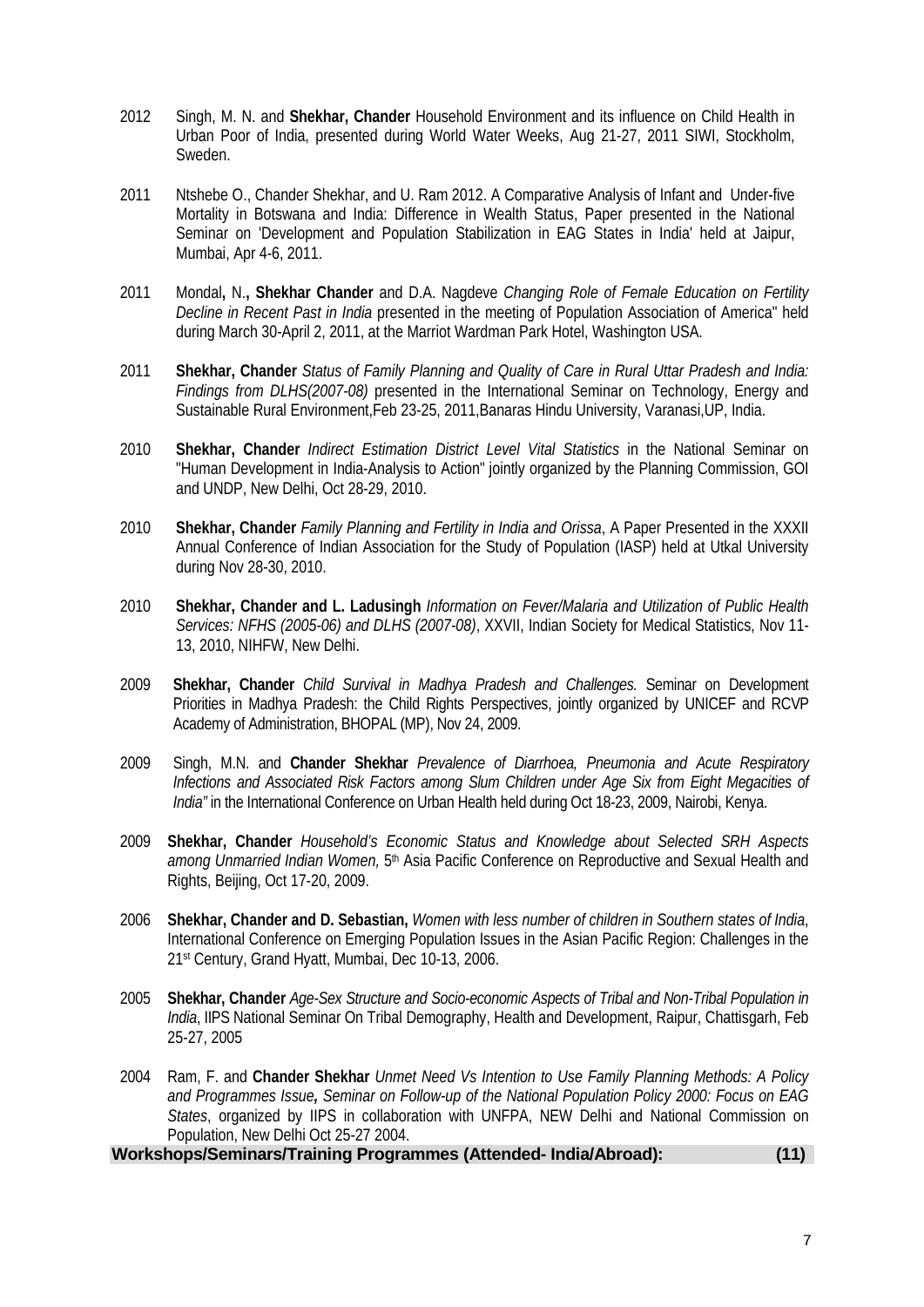- 2011 Workshop on Preparation and Application of Population Situation Analysis Document:- Presented Situation Analysis on Unmet Need in FP and Fertility in India, 27-1 Dec 2011, UNFPA Bali.
- 2010 Rand Summer Institute, Mini-medical School and Demography, Economics and Epidemiology of Ageing, July 11-14 2010, Santa Monica, USA.
- 2008 Summer Seminar on Health, Workshop on **Use of Discrete-Time Survival Models to Draw Out the**  Policy Implications of Demographic and Health Surveys, East-West Center, Honolulu, Hawaii, USA. June 3-July 3, 2008.
- 2005 International Seminar on **Strategic Issues and Challenges in Health Management,** Indian Institute of Management, Ahmadabad, Nov 24-25, 2005.
- 2005 A Short Course for Researchers on **Ethics in Social Sciences Research in Health**, jointly organized by Centre for Studies in Ethics and Rights, Mumbai, Tata Institute of Social Sciences, Mumbai and University of California, San Francisco-University of California at Tata Institute of Social Sciences, Mumbai Apr 26- 28, 2005.
- 2004 International Short Training Programme in **Demographic Aspect of Population Ageing and its Implication for Socio-Economic Development, Policies and Plans** International Institute on Ageing, United Nation- Malta (INIA) in collaboration with the United Nations Population Fund (UNFPA) during Sep 6-17, 2004 at Forum Hotel and University of Malta, Malta.
- 2004 Training on **Operation Research in Reproductive Health and HIV/AIDS** jointly organized by the Population council, Frontiers India, Ministry of Health, His Majesty's Government of Nepal and CREHA in Kathmandu, NEPAL, Mar 9-19, 2004.
- 2002 Workshop on **Some Statistical Techniques for Analysis Data on Reproductive Health Issues** organized by International Institute for Population Sciences, Mumbai and John Hopkins University, Oct 29-Nov 1, 2002.
- 2001 Workshop on **Communicating National Family Health Survey-2 (NFHS) Data to Policy Makers** jointly organized by Population Reference Bureau, Washington DC, East West Centre, Hawaii and International Institute for Population Sciences, Mumbai, Feb 1-23, 2001.
- 2000 Workshop on **Capacity Building in Reproductive Health Experts in India: Evaluating for Family Planning Multilevel Modelling** jointly conducted by International Institute for Population Sciences, Mumbai, India and Department of Statistics, University of Southampton, UK at IIPS, Mumbai Apr 7-21, 2000.

### **Coordinated Workshop/Trainings/Seminars: (20)**

- 2013 **Utilization and Interpretation of Ethiopian Demographic and Health Survey and Census Data for Planners and Programmers,** in collaboration with UNFPA Ethiopia, at DSW Bonita Youth Training Center, Debre Zeit, Ethiopia, 17-21 June 2013.
- 2013 **International Seminar on Past and Present: Revisiting the Demographic Transitions in South through Individual Longitudinal Data** in collaboration with IUSSP France, 17-18 Jan, 2013, IIPS, Mumbai.
- 2013 **National Seminar on Population, Health and Environment,** in collaboration with IIFM and IIPS, India. 21-23 Mar 2013.
- 2012 **Birth History Analysis using the Intercensal Population Survey (ICPS),** UNFPA, Ethiopia, 19-24 Nov 2012.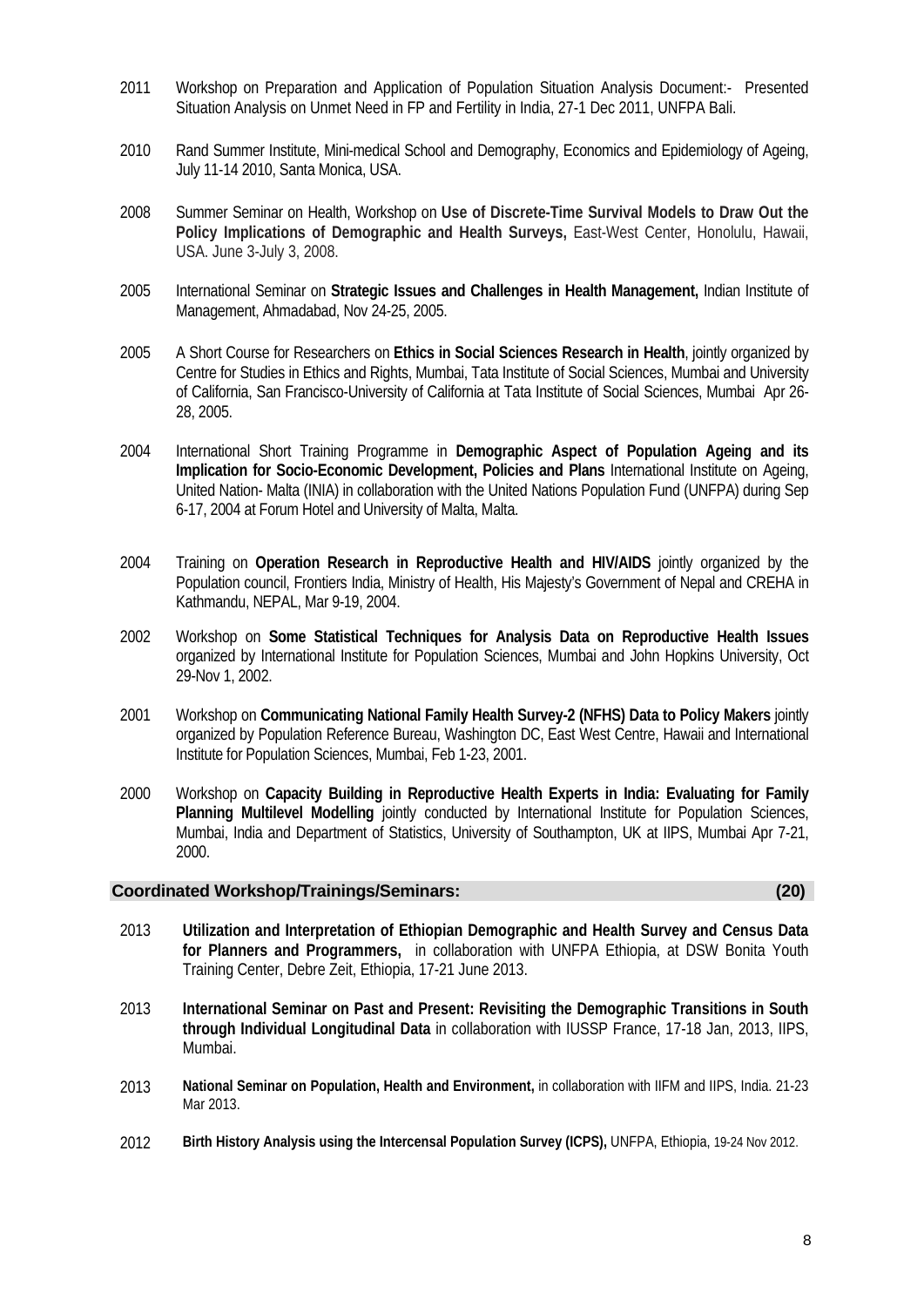- 2012 **Lecture Series and Workshop on Population Dynamics-I**, January 30 February 03, 2012, IIPS, Mumbai.
- 2009 **National Seminar on Population and Development on Punjab: Issues and Challenges** at CRIID Jointly organized by IIPS and CRIID, Mar 3-4, 2009.
- 2008 **National Dissemination Seminar on "FINDING OF DLHS-3",** SCOPE, New Delhi, Dec 8, 2008.
- 2007 **Training of Trainers for Data Entry and Data Management DLHS-3.** Nov 12-18, 2007, International Institute for Population Sciences, Mumbai.
- 2006- 07 Training workshop on **Strengthening State Plans for Human Development: District Level Vital Statistics**, for State Level Officials:
	- a) Southern States' and Districts' Officials, Anamalai University, Chidambaram, 27-31 Mar, 2007
	- b) For Western States' Officials at the Hotel Suraya Palace, Vadodara, Mar 5-8, 2007
	- c) For Northern States' Officials at the Officer's Training School (OTS), Jaipur, Jan 22-25, 2007.
	- d) For Southern States' Officials at Hotel Dukes Retreat, Khandala, Sep 27-30, 2006.
	- e) For Census and Vital Statistics Officials at the International Institute for Population Sciences (IIPS), Mumbai, Jun 28-30, 2006.
- 2006 **National Seminar on Findings of IIPS Funded Project** at India Habitat Center, New Delhi, Mar 23- 24, 2006.
- 2006 Workshop on **"Scientific Writings in Reproductive Health",** jointly conducted by Frontiers, Population Council, New Delhi and WHO, Geneva at the International Institute for Population Sciences, Mumbai, May 16-19, 2006
- 2004- 05 Workshop on **Developing Operation Research Capacity in South Asia for Programme Managers**, conducted in collaboration with Frontiers, Population Council, New Delhi at Hotel Surya Palace, Vadodara, Aug 28-31, 2006.

Workshop on **Developing Operation Research Capacity in South Asia for Senior Researchers**, conducted in collaboration with Frontiers, Population Council, New Delhi at Khandala (Mumbai) Dec 10- 20 2005.

Workshop on **Developing Operation Research Capacity in South Asia for Programme Managers**, conducted in collaboration with Frontiers, Population Council, New Delhi at Khandala, Mumbai during Apr 12-15, 2004.

Workshop on **Developing Operation Research Capacity in South Asia for Programme Managers**, conducted in collaboration with Frontiers, Population Council, New Delhi at Khandala (Mumbai), Apr 12- 15, 2004.

2002- 03 Workshop conducted on **Popline-Bibliography Database on Reproductive Health** during Mar 11-13 2003, at Population Research Centre, Dept of Economics, Lucknow University, Lucknow, Uttar Pradesh, India.

Workshop conducted on **Popline-Bibliography Database on Reproductive Health** during Dec 1-5 2001, at Population Research Centre, Dept. of Statistics, M.S. University, Baroda, Gujarat, India.

| Principal Investigators and Consultant in Research Projects: | 18 |
|--------------------------------------------------------------|----|
|--------------------------------------------------------------|----|

2014 Socioeconomic, Demographic and Health Status of Tribal and Non-Ministry of Tribal Affairs Tribal Population in India Govt. of India

### *Year Title Funding Agency*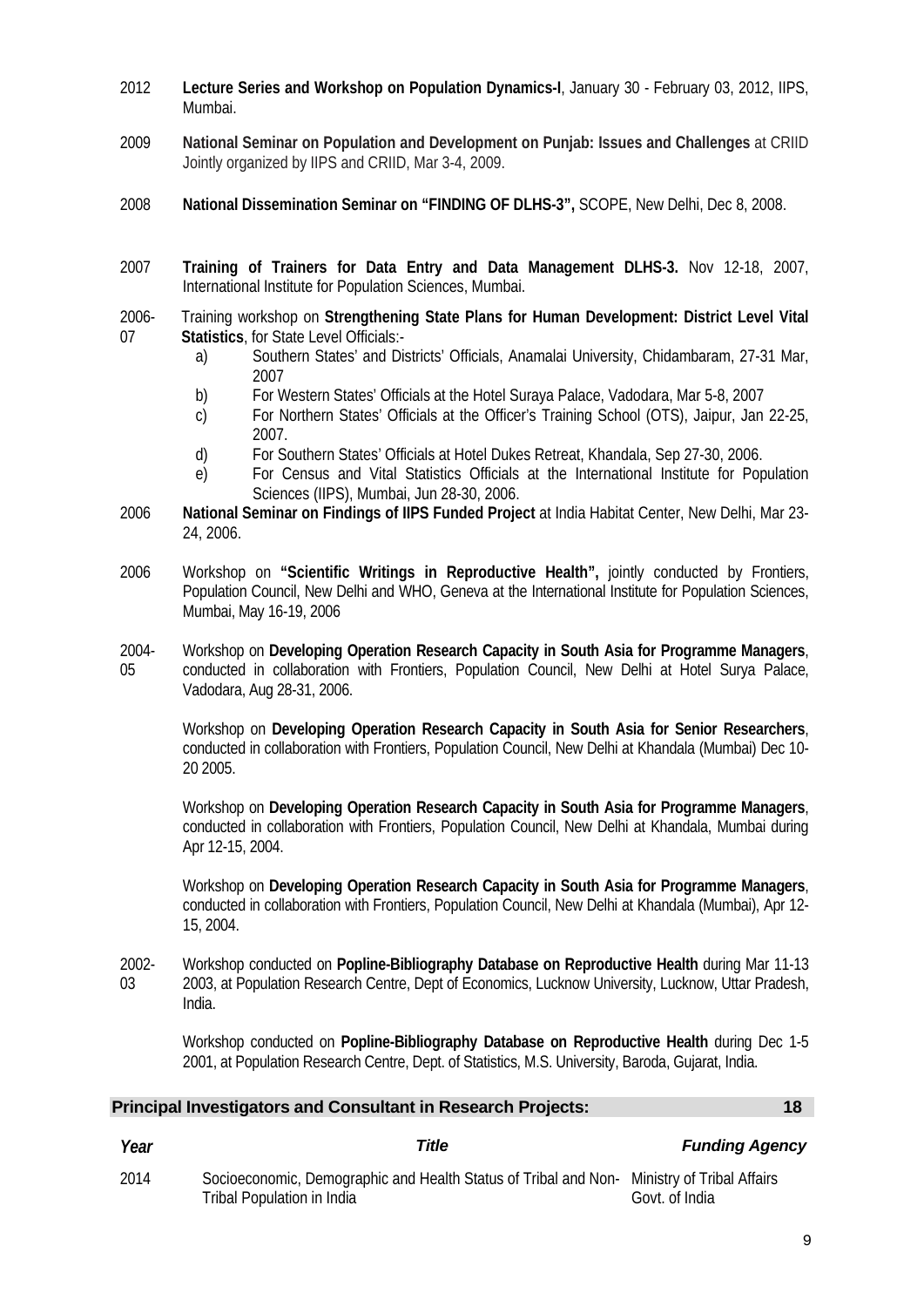| 2014-2017                                                                     | A National Assessment of the Incidence of Unwanted Pregnancy<br>and Induced Abortion in India (Started)                                                                      | Guttmacher, USA                                                                                           |  |  |  |
|-------------------------------------------------------------------------------|------------------------------------------------------------------------------------------------------------------------------------------------------------------------------|-----------------------------------------------------------------------------------------------------------|--|--|--|
| 2012-14                                                                       | Estimation of Vital Rates for Bombay Presidency in the Colonial<br>Period (Continue)                                                                                         | IIPS, India and Hitotsubashi<br>University, Japan                                                         |  |  |  |
| 2009-11                                                                       | Use of Demographic Data for District Planning- Training of District UNFPA, India<br>Level Officials-A Capacity Building Project under UNDAF<br>Programme                     |                                                                                                           |  |  |  |
| 2009                                                                          | In-depth Analysis of Equity Differences in Health Outcomes based DFID, India<br>on NFHS-I, II, III and DLHS-3                                                                |                                                                                                           |  |  |  |
| 2008-10                                                                       | Health System Decentralization at District Level: A Pilot Study in IIPS, Mumbai, India<br>Maharashtra and Karnataka                                                          |                                                                                                           |  |  |  |
| 2006-10                                                                       | Integration of Family Planning Programme Services with Reproductive IIPS, Mumbai, India<br>Health Services: An Evaluation of Inputs, Processes and Impact in<br>three States |                                                                                                           |  |  |  |
| 2004-09                                                                       | Socio-economic and Health Concerns of Elderly in Rural Uttar IIPS, Mumbai, India<br>Pradesh                                                                                  |                                                                                                           |  |  |  |
| 2007-2009                                                                     | Age-Sex Population Projection by Residence and Social Group 2002- NCEUS, GOI, India<br>2017                                                                                  |                                                                                                           |  |  |  |
| 2005-008                                                                      | Migration in India: A Census Analysis                                                                                                                                        | IIPS, Mumbai, India.                                                                                      |  |  |  |
| 2004-08                                                                       | Strengthening State Plans for Human Development- A Government of UNDP, New Delhi, India<br>India-UNDP Joint Venture                                                          |                                                                                                           |  |  |  |
| 2004-06                                                                       | Developing Operations Research Capacity in South Asia                                                                                                                        | Frontiers, Population Council,<br>New Delhi, India.                                                       |  |  |  |
| 2004-05                                                                       | Evaluation of Functioning of Urban Health Posts and Urban Family<br>Welfare Centres in India                                                                                 | Ministry of Health and Family<br>Welfare Govt. of India, New<br>Delhi, India                              |  |  |  |
| 2005                                                                          | Ranking and Mapping of Districts: Based on Socio-economic and National<br>Demographic Indicators                                                                             | Commission<br><sub>on</sub><br>Population, Ministry of Health<br>and Family Welfare, New<br>Delhi, India. |  |  |  |
| 2003-05                                                                       | Human development: Strengthening Vital Statistics at the District UNDP, New Delhi, India.<br>Level                                                                           |                                                                                                           |  |  |  |
| 2003-04                                                                       | Role of Incentives and Disincentives in Reproductive and Child Health Ministry of Health and Family<br>Programme in Rajasthan                                                | Welfare Govt. of India, New<br>Delhi, India.                                                              |  |  |  |
| 2002-04                                                                       | An Epidemiological Study to Investigate the Gall Bladder Diseases in IIPS and<br>North India                                                                                 | TRUST,<br><b>TATA</b><br>Mumbai.                                                                          |  |  |  |
| 2002-04                                                                       | Reproductive Preferences and Potential Demand for Family Planning: IIPS, Mumbai, India.<br>An Investigation                                                                  |                                                                                                           |  |  |  |
| 2001-2003                                                                     | The Role of Large Scale Sample Surveys in Population and Fertility IIPS, Mumbai, India.<br>Projection in India and its few States                                            |                                                                                                           |  |  |  |
|                                                                               | <b>Research Guidance:</b>                                                                                                                                                    |                                                                                                           |  |  |  |
| Ph.D. (Completed)<br>02 Scholar                                               |                                                                                                                                                                              |                                                                                                           |  |  |  |
| Ph.D. (Guiding)<br>08 Scholars<br>٠                                           |                                                                                                                                                                              |                                                                                                           |  |  |  |
| Ph.D. (in Advisory Member):<br>٠                                              |                                                                                                                                                                              | 20 Scholars                                                                                               |  |  |  |
| M.Phil. (Guided)<br>٠<br>Masters in Population Studies (Seminar Papers):<br>٠ |                                                                                                                                                                              | 10 Scholars<br>20 Students                                                                                |  |  |  |
| ٠                                                                             | Diploma in Population Studies (Seminar Papers):                                                                                                                              | 05 Students                                                                                               |  |  |  |

- Summer Research Programme for International (Guided): 04 Students
- Masters Thesis for MA/M.Sc. 2014 2022 12:04 Students